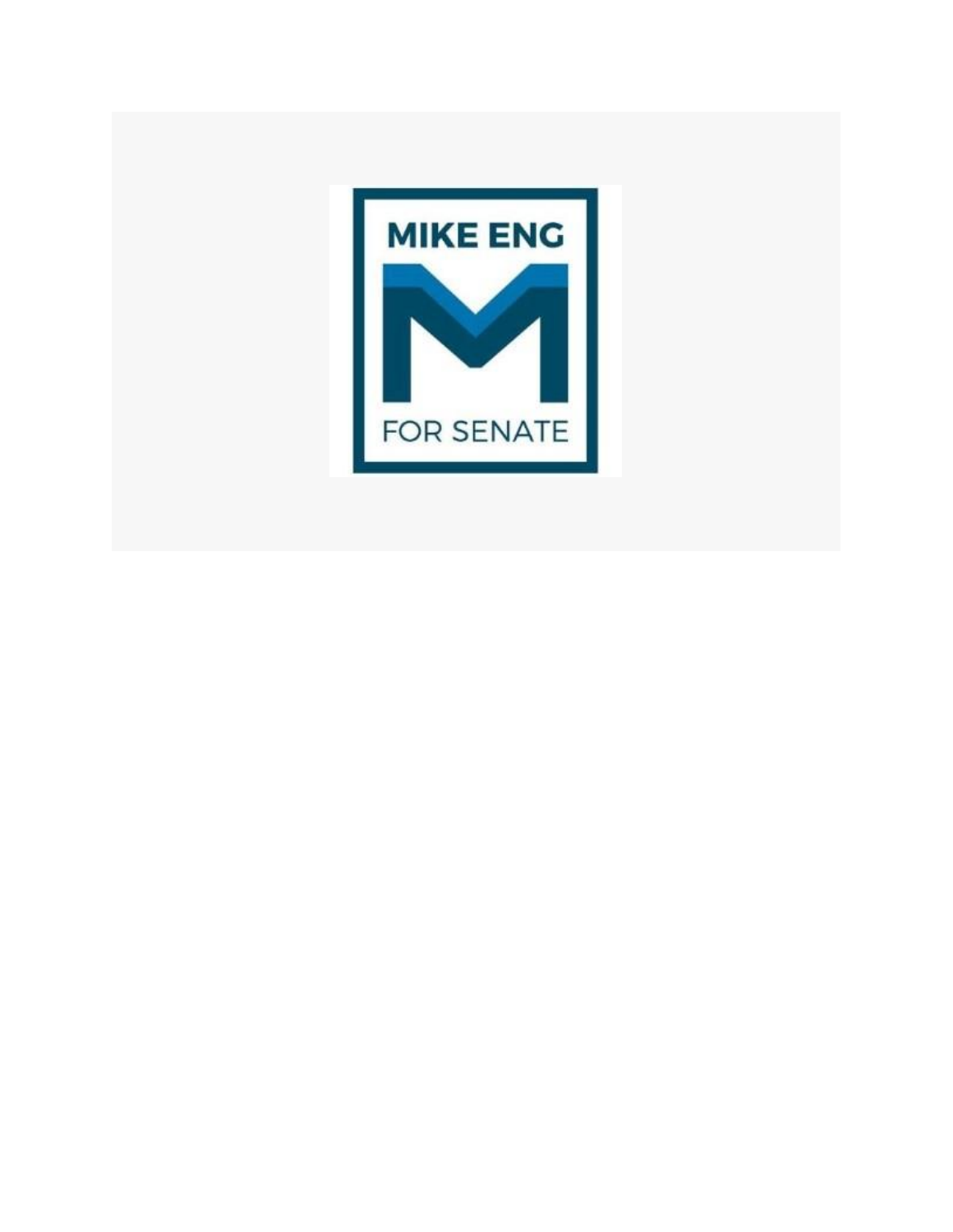

RESTOPPER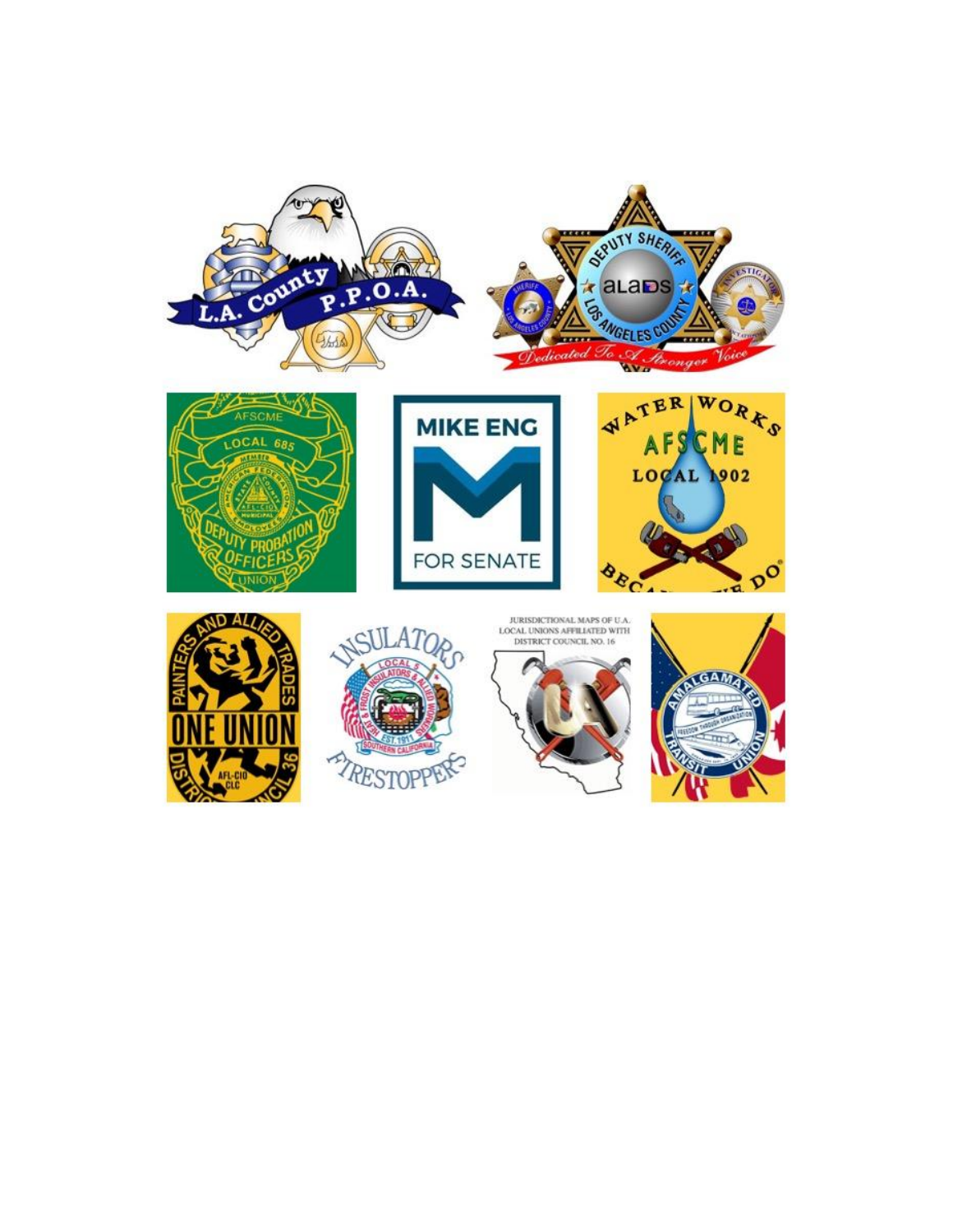

## Twenty-nine Union Locals, District Councils and State Councils Endorse Mike Eng for State Senate Early

Democrat Mike Eng, the leading candidate for the 22<sup>nd</sup> State Senate district in the San Gabriel Valley, announced today that he has earned the endorsements of more than twenty-five union locals, district councils and state councils.

The union organizations supporting Mike, who is also supported by incumbent State Senator Ed Hernandez, include: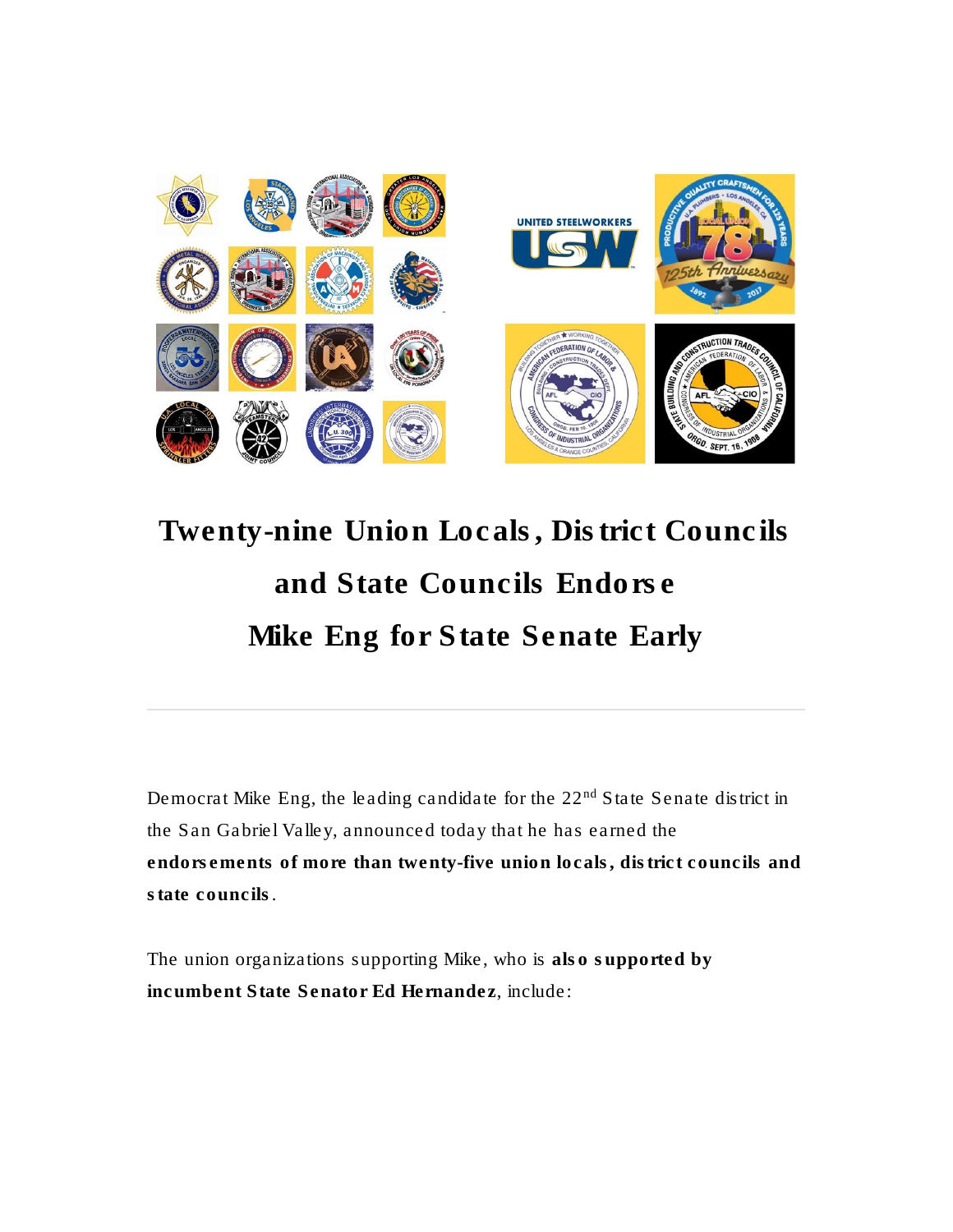State Building & Construction Trades Council of California LA/OC Building & Construction Trades Council Laborers Local 300 Teamsters Joint Council 42 Southern California Pipe Trades District Council 16 Plumbers U.A. Local 78 Sprinkler Fitters U.A. Local 709 Plumbers & Steamfitters U.A. Local 398 Steamfitters U.A. Local 250 Operating Engineers Local 12 Heat & Frost Insulators, Fire Stoppers & Allied Workers Local 5 Roofers, Waterproofers, & Allied Workers Local 36 Painters & Allied Trades District Council 36 California Conference of Machinists International Association of Machinists & Aerospace Workers Local 36 LA/OC United Steelworkers Legislative Education Committee United Steelworkers Local 675 Amalgamated Transit Union Local 1277 Ironworkers Local 433 Ironworkers Local 416 IBEW Local 11 Sheet Metal Workers (SMART) Local 105 International Alliance of Theatrical Stage Employees (IATSE) Local 33 AFSCME Local 1902 – Employees Association of MWD AFSCME Local 1001 – Management & Professional Employees of MWD AFSCME Local 685 – LA County Deputy Probation Officers Union PORAC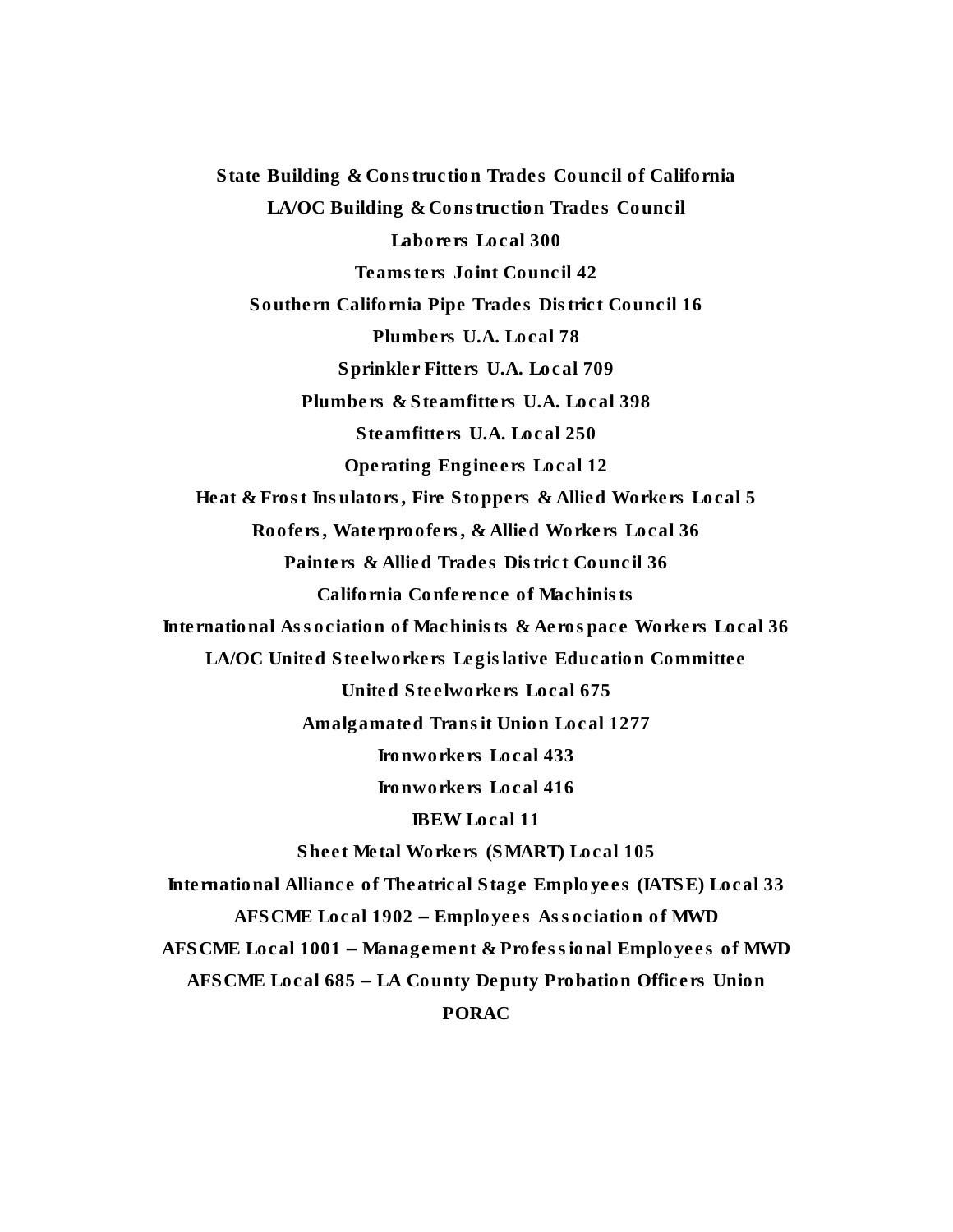## LA County PPOA ALADS

"I'm honored to be supported by so many organizations representing workers from the San Gabriel Valley and their families," Eng said. "And I'm proud to have a long track record of working side-by-side with the labor movement, and as part of the labor movement, to improve the lives of working men and women throughout California," concluded Eng, who is a member of SEIU 1983 / California Faculty Association, and previously was a member of AFT Local 1521 and the Teamsters.

For more information please visit [www.MikeEngForSenate2018.com](https://mikengfortrustee.us4.list-manage.com/track/click?u=beb4e7f4907d43392f0a6f0ee&id=cc532a384d&e=508485ecec)

[Click Here to Contribute On-Line!](https://mikengfortrustee.us4.list-manage.com/track/click?u=beb4e7f4907d43392f0a6f0ee&id=d9c3e6efb1&e=508485ecec)

## Endorsements - *We Support Mike Eng for State Senate!*

**State Senator Dr. Ed Hernandez Senate President Pro-Tem Kevin de Leon Assembly Speaker Anthony Rendon CA State Controller Betty Yee CA Board of Equalization Member Fiona Ma Congresswoman Karen Bass Congresswoman Julia Brownley Congresswoman Judy Chu Congresswoman Grace F. Napolitano**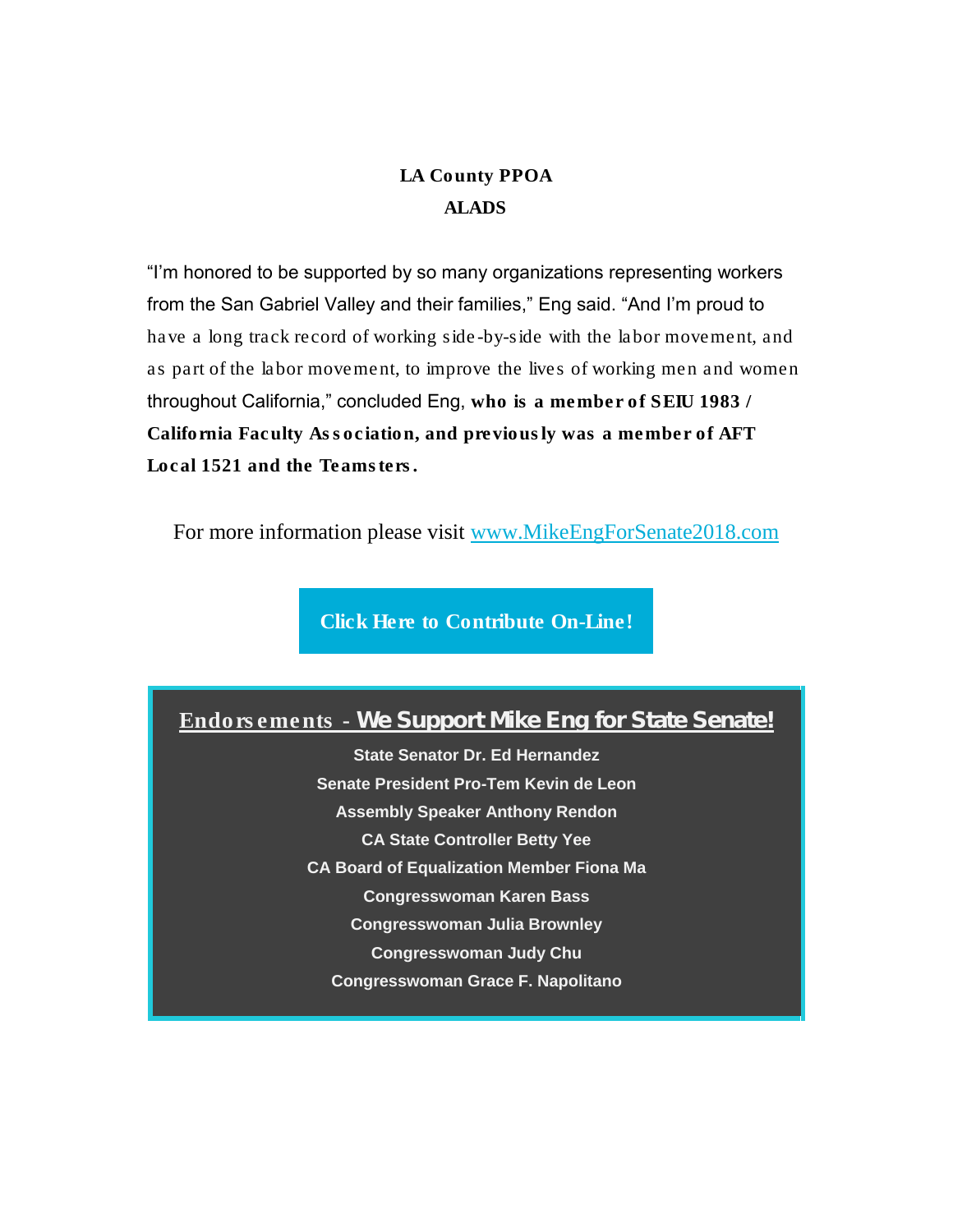**Congressman Adam Schiff Congresswoman Norma Torres State Senator Toni Atkins State Senator Cathleen Galgiani State Senator Connie Leyva State Senator Carol Liu (ret.) State Senator Fran Pavley (ret.) State Senator Lois Wolk (ret.) Assemblymember Ed Chau LA County Supervisor Kathryn Barger LA County Supervisor Janice Hahn LA County Supervisor Hilda L. Solis LA County Supervisor Mark Ridley-Thomas City Councilmembers: Barbara Messina, Alhambra Monica Garcia, Baldwin Park Violeta Lewis, La Puente Valerie Munoz, La Puente Polly Low, Rosemead Denise Menchaca, San Gabriel Angelica Garcia-Delgado, South El Monte Cynthia Sternquist, Temple City Nanette Gonzales-Fish, Temple City Peggy DeLach, Covina Suzanne Gomez (ret.), Irwindale School & College Districts Board Members: Adele Andrade-Stadler, Alhambra Jane Anderson, Alhambra Pat Rodriguez-Macintosh, Alhambra**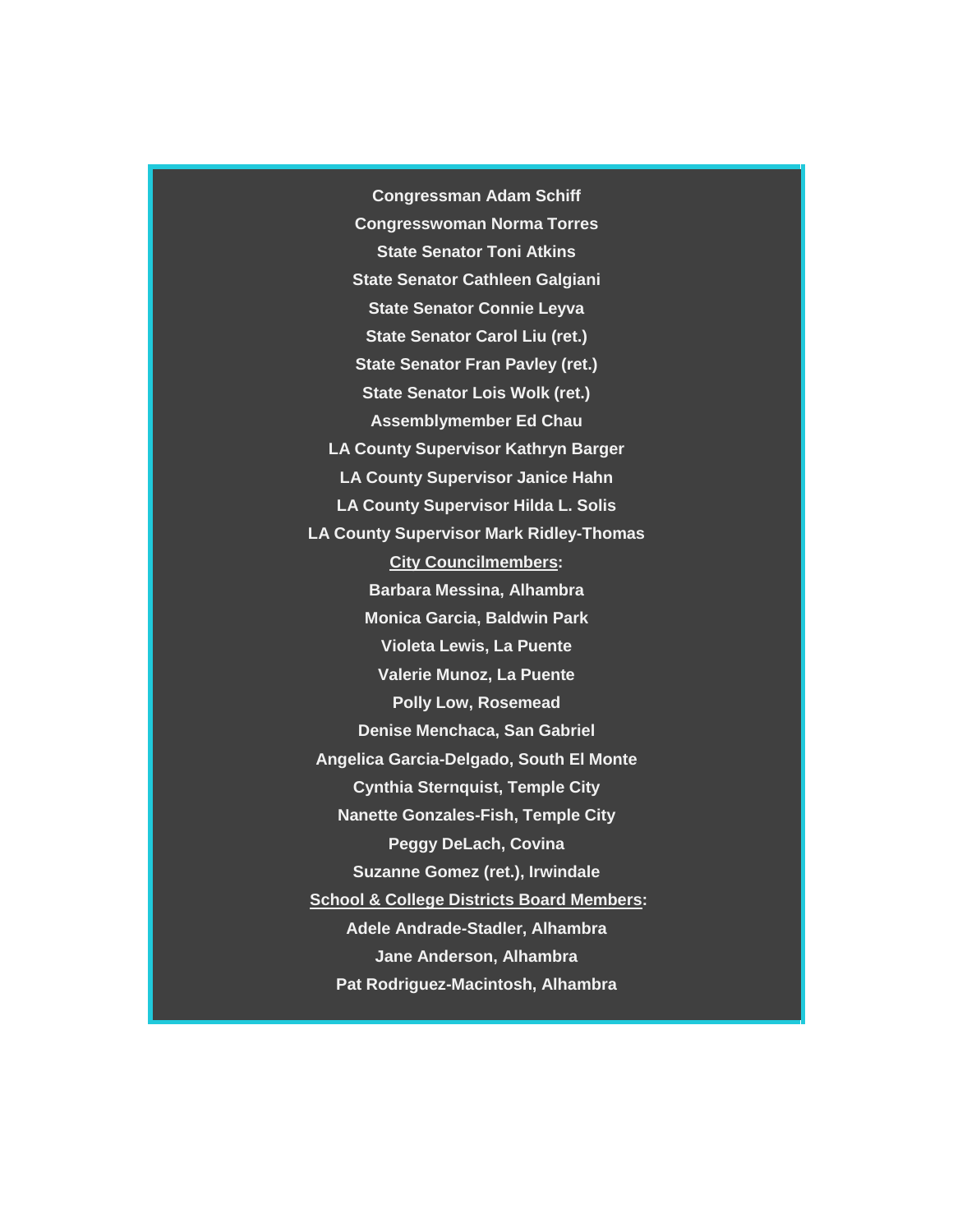**Yolanda Rodriguez-Pena, Azusa Dolores Rivera, Bassett Natalie Ybarra, Bassett Jeanette Flores, Charter Oak Barbara Dickerson, Citrus College Jessica Ancona, El Monte City Jennifer Cobian, El Monte City Maria Morgan, El Monte Union Maria Elena Talamantes, El Monte Union Maureen Chin, Garvey Jacqueline Saldana, Mountain View Norma Garcia, Rio Hondo College Eileen Miranda-Jimenez, West Covina** Organizations Representing Working Families: State Building & Construction Trades Council of California California Conference of Machinist & Aerospace Workers (IAMAW) LA/OC Building & Construction Trades Council Laborers Local 300 Teamsters Joint Council 42 Southern California Pipe Trades District Council 16 Plumbers U.A. Local 78 Sprinkler Fitters U.A. Local 709 Plumbers & Steamfitters U.A. Local 398 Steamfitters U.A. Local 250 Operating Engineers Local 12 Heat & Frost Insulators, Fire Stoppers & Allied Workers Local 5 Roofers, Waterproofers, & Allied Workers Local 36 Painters & Allied Trades District Council 36 International Association of Machinists & Aerospace Workers Local 36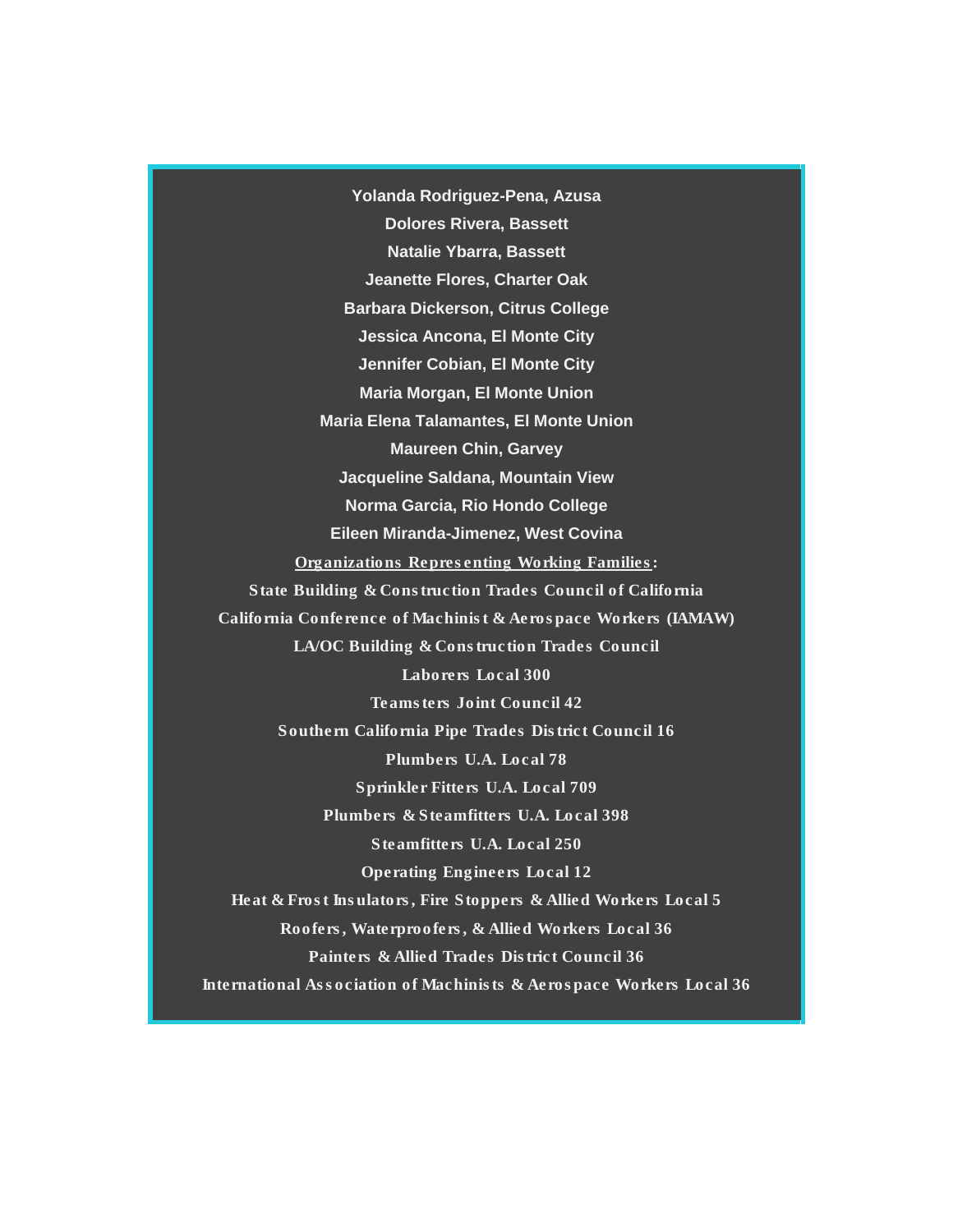LA/OC United Steelworkers Legislative Education Committee United Steelworkers Local 675 Amalgamated Transit Union Local 1277 Ironworkers Local 433 Ironworkers Local 416 IBEW Local 11 Sheet Metal Workers (SMART) Local 105 International Alliance of Theatrical Stage Employees (IATSE) Local 33 AFSCME Local 1902 – Employees Association of MWD AFSCME Local 1001 – Management & Professional Employees of MWD AFSCME Local 685 – LA County Deputy Probation Officers Union **(Partial List)**



*Copyright © Paid for by MIKE ENG FOR STATE SENATE 2018 All rights reserved.*

Our mailing address is:

Mike Eng for State Senate 2018. Jane Leiderman, Treasurer, 16633 Ventura Bl., #1008, Encino, CA 91436

Want to change how you receive these emails?